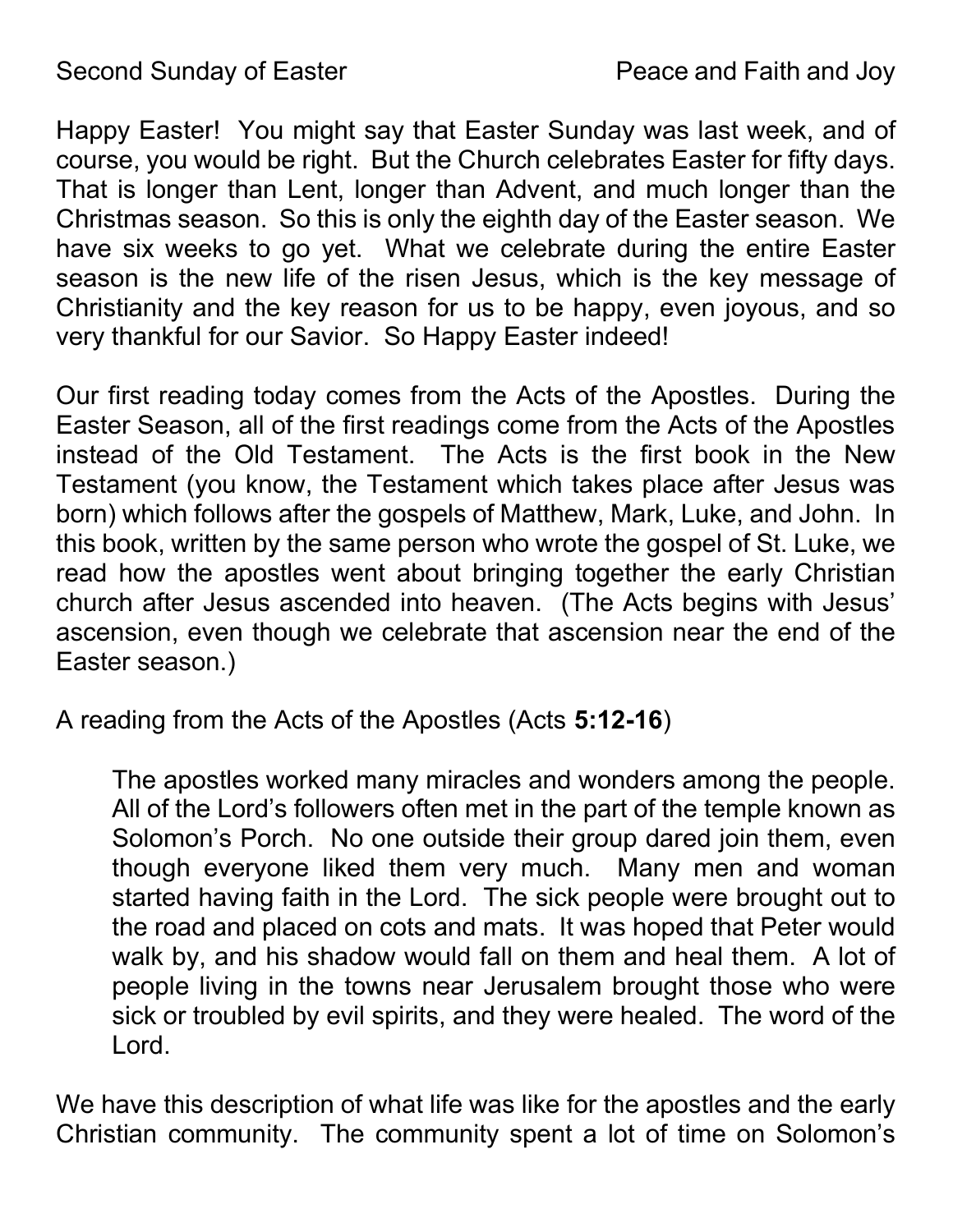Porch, which was outside the temple facing the eastern sun. People outside their community were afraid to spend time with them because the Jewish temple authorities were getting increasingly angry with the entire group. Those who did not believe that Jesus was the Messiah remember that those same authorities were angry with Jesus and arranged for Him to be put to death. However, those people who bothered to learn about Jesus and His words and deeds "started having faith in the Lord." Many sick were brought to the roadside hoping their illness would be healed by Peter's shadow as he passed by. What was this about? Could Peter heal people on his own. No he couldn't. When he healed anyone, he himself would say that it was through the power of the risen Lord Jesus Christ that people were healed. But even Jesus did not heal with His shadow; He healed people by touching them. Even the woman with the bleeding problem was healed when she touched Him from behind. But the apostles were doing even more. They were healing without even touching the sick. The apostles, all servants of Christ, were acting with the power of the risen Christ, the glorified Lord sitting at the right hand of God the Father.

Responsorial Psalm (Psalm 118:2, 4, 13-14)

Give thanks to the Lord, for He is good. His mercy lasts forever.

Give thanks to the Lord, for He is good. His mercy lasts forever.

Let Israel shout, "His mercy lasts forever!" Let every true worshipper of the Lord shout, "His mercy lasts forever!"

Give thanks to the Lord, for He is good. His mercy lasts forever.

The nation's attacks were so fierce that I nearly fell, but the Lord helped me. My power and my strength come from the Lord, and He has saved me.

Give thanks to the Lord, for He is good. His mercy lasts forever.

Now that Lent is over, we return to saying "Alleluia" in the Gospel Acclamation: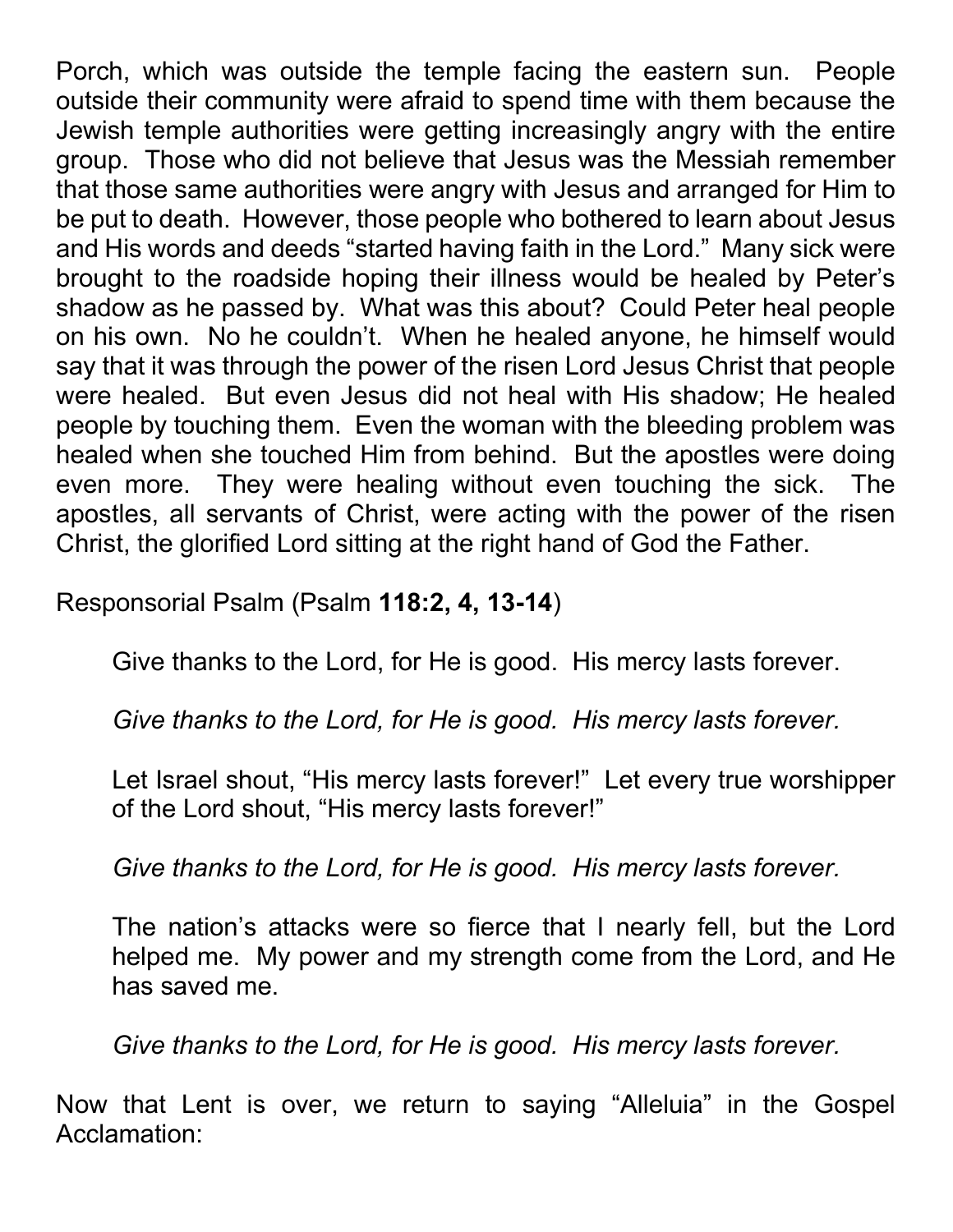Alleluia, alleluia.

Alleluia, alleluia.

You believe in Me, Thomas, because you have seen Me; happy are they who have not seen Me, but still believe!

Alleluia, alleluia.

+ A reading from the holy gospel according to St. John (John 20:19-29)

The disciples were afraid of the Jewish leaders, and on the evening of that same Sunday they locked themselves in a room. Suddenly, Jesus appeared in the middle of the group. He greeted them saying, "Peace be with you," and showed them His hands and His side. When the disciples saw the Lord, they became very happy. After Jesus had greeted them again, "Peace be with you," He said, "I am sending you, just as the Father has sent Me." Then He breathed on them and said, "Receive the Holy Spirit. If you forgive anyone's sins, they will be forgiven. But if you don't forgive their sins, they will not be forgiven." Although Thomas, the twin, was one of the twelve disciples, he was not with the others when Jesus appeared to them. So they told him, "We have seen the Lord!" But Thomas said, "First I must see the nail scars in His hands and touch them with my finger. I must put my hand where the spear went into His side. I won't believe unless I do this!" A week later the disciples were together again. This time Thomas was with them. Jesus came in while the doors were still locked and stood in the middle of the group. He greeted the disciples, "Peace be with you," and then said to Thomas, "Put your finger here and see my hands! Put your hand into my side. Stop doubting and have faith!" Thomas replied, "You are my Lord and my God!" Jesus said, "Thomas, do you have faith because you have seen Me? The people who have faith in me without really seeing me are the ones who are really blessed!" The gospel of the Lord.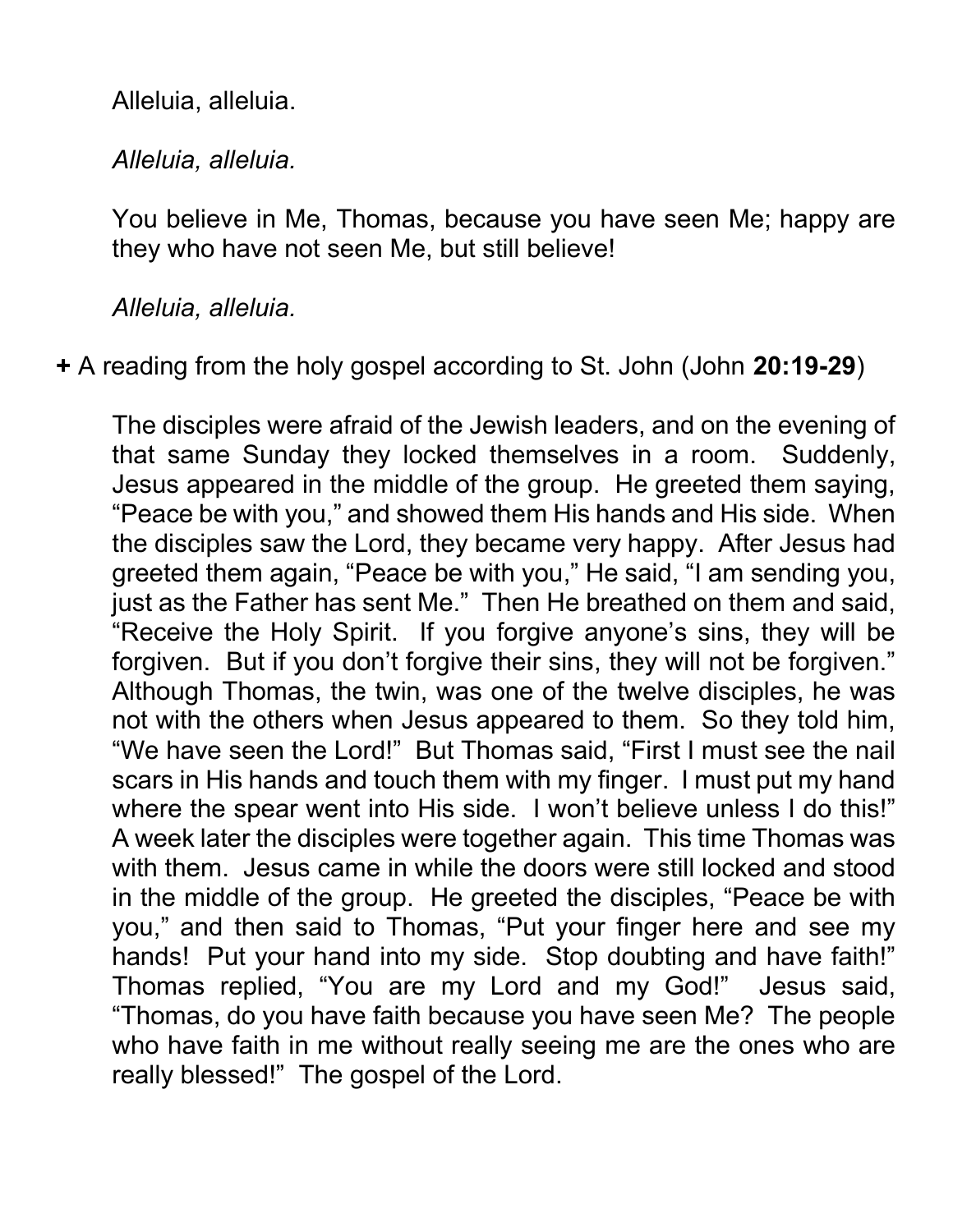Remember that a big difference between the apostles in the reading from the Acts and the apostles from the gospel reading is that in the gospel the apostles had not yet received the Holy Spirit. So they were still locked in that upper room, and this time they were afraid of those same Jewish authorities that didn't seem to bother them while they were on Solomon's Porch. But they locked themselves in that room because they were very sad and confused about what had gone on since Jesus' arrest only three days earlier. Put yourself in their position. They had just had Passover supper with their Master whom they had been following for the past three years. Then suddenly He was arrested, tortured, and died on the cross. And now His body had disappeared. You and I know what happened because it has been explained to us, but they didn't get it yet. Then just like that, even though the door was locked, there was Jesus sitting among them. That must have made them pretty happy for the first time in the past three days. But they were still pretty confused.

So Jesus said, "Peace be with you." What did Jesus mean when He said, "Peace be with you," to the disciples in that locked room? They were sad and afraid and nervous and anxious. He wanted to take away their fears and anxiety. It is the same with us. Jesus wants us to have peace, peace from our fears, peace from our struggles, peace from fighting, peace from all of our problems and worries. Remember that during the Mass after the Our Father and before Communion the priest says, "Jesus said, 'I leave you peace. My peace I give you.'" Jesus wants us to have and share this peace of the risen Christ. Then the priest says, "Let us exchange a sign of that peace." And we turn to the people next to us and wish them peace.

Finally in the gospel we read about the apostle, doubting Thomas. He missed out on Jesus' first appearance. And he was blamed for doubting the disciples who claimed to see Jesus after He rose from the dead. But the disciples themselves doubted Mary Magdalen when she came and told them His body was not in the grave. More importantly, they told Thomas that they saw Jesus and He breathed on them and told them to receive the Holy Spirit. So Thomas could have figured, what were they still doing locked up in the upper room if they had seen the Lord and received the Holy Spirit?